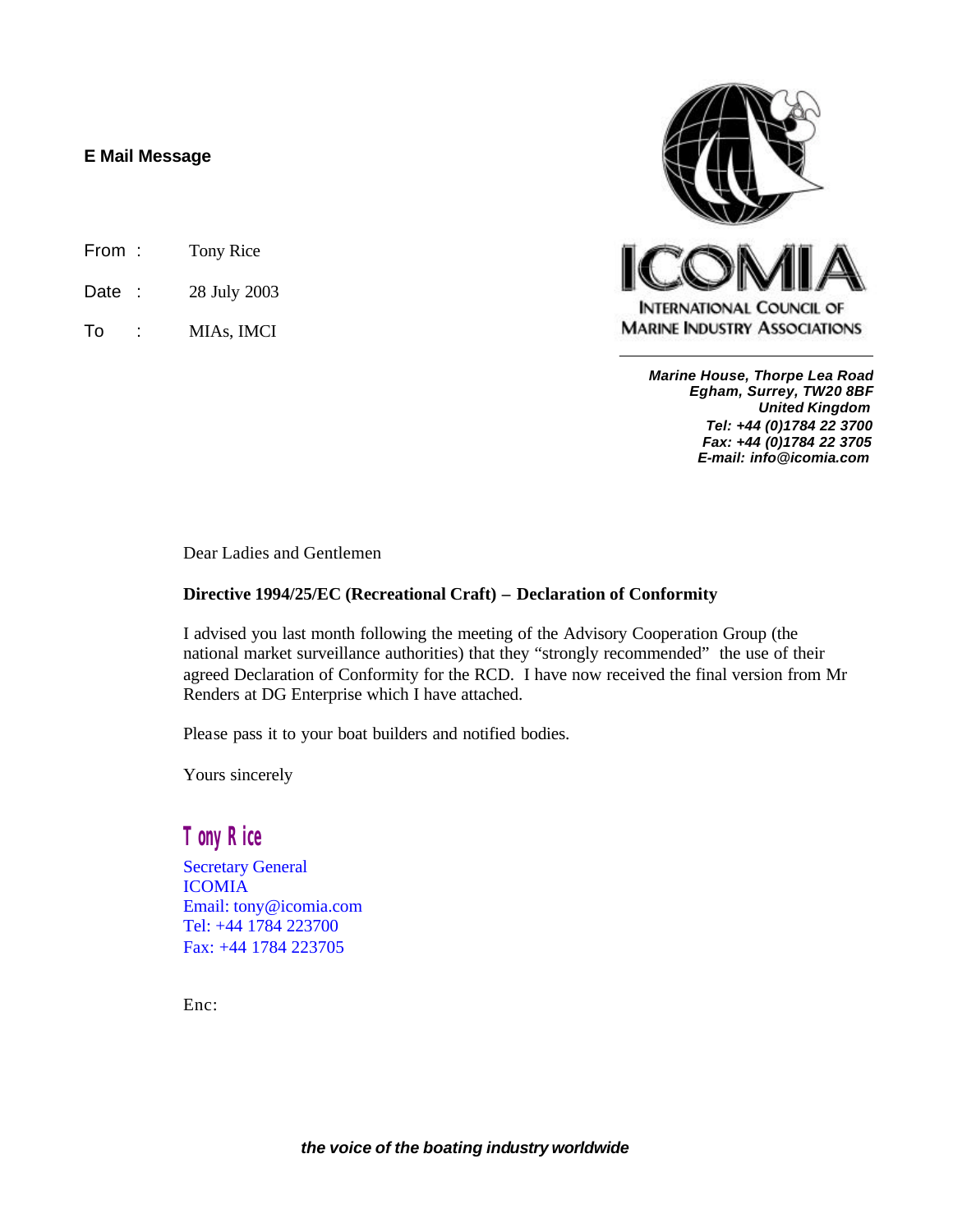## DECLARATION OF CONFORMITY RECREATIONAL CRAFT Directive 94/25/EC

|                                                                                                                                                                                                                                | <b>Country:</b> (code) (printed) (printed)                                                               |  |  |  |  |  |
|--------------------------------------------------------------------------------------------------------------------------------------------------------------------------------------------------------------------------------|----------------------------------------------------------------------------------------------------------|--|--|--|--|--|
|                                                                                                                                                                                                                                | <b>Conformity assessment module(s) used (check):</b> $A \cap A \cap B+C \cap B+D \cap B+F$<br>$H$  <br>G |  |  |  |  |  |
|                                                                                                                                                                                                                                | IF THE DECLARAT ION IS MADE BY AN AUTHORISED REPRESENTATIVE ESTABLISHED IN THE EEA                       |  |  |  |  |  |
|                                                                                                                                                                                                                                |                                                                                                          |  |  |  |  |  |
|                                                                                                                                                                                                                                |                                                                                                          |  |  |  |  |  |
|                                                                                                                                                                                                                                |                                                                                                          |  |  |  |  |  |
|                                                                                                                                                                                                                                | <b>Country:</b> (code) (printed) (printed)                                                               |  |  |  |  |  |
|                                                                                                                                                                                                                                | IF THE INTERVENTION OF A NOTIFIED BODY IS REQUIRED                                                       |  |  |  |  |  |
|                                                                                                                                                                                                                                | <b>Identification nummer:</b> ____________                                                               |  |  |  |  |  |
| Address: the contract of the contract of the contract of the contract of the contract of the contract of the contract of the contract of the contract of the contract of the contract of the contract of the contract of the c |                                                                                                          |  |  |  |  |  |
|                                                                                                                                                                                                                                |                                                                                                          |  |  |  |  |  |
|                                                                                                                                                                                                                                | Country: (code) (printed) (printed)                                                                      |  |  |  |  |  |
|                                                                                                                                                                                                                                |                                                                                                          |  |  |  |  |  |
| <b>DESCRIPTION OF THE CRAFT</b>                                                                                                                                                                                                |                                                                                                          |  |  |  |  |  |
| Hull identification nummer (HIN):                                                                                                                                                                                              |                                                                                                          |  |  |  |  |  |
|                                                                                                                                                                                                                                | Brand name of the craft:                                                                                 |  |  |  |  |  |
|                                                                                                                                                                                                                                |                                                                                                          |  |  |  |  |  |
|                                                                                                                                                                                                                                |                                                                                                          |  |  |  |  |  |
|                                                                                                                                                                                                                                |                                                                                                          |  |  |  |  |  |
| Type of hull*                                                                                                                                                                                                                  |                                                                                                          |  |  |  |  |  |
|                                                                                                                                                                                                                                |                                                                                                          |  |  |  |  |  |
|                                                                                                                                                                                                                                |                                                                                                          |  |  |  |  |  |
|                                                                                                                                                                                                                                |                                                                                                          |  |  |  |  |  |
|                                                                                                                                                                                                                                |                                                                                                          |  |  |  |  |  |
|                                                                                                                                                                                                                                |                                                                                                          |  |  |  |  |  |
|                                                                                                                                                                                                                                |                                                                                                          |  |  |  |  |  |
|                                                                                                                                                                                                                                |                                                                                                          |  |  |  |  |  |
|                                                                                                                                                                                                                                | * See codes on opposite side)                                                                            |  |  |  |  |  |

I declare at my own and sole responsibility that the craft mentioned above complies with all applicable essential safety requirements in the way mentioned overleaf (and is in conformity with the type for which the above mentioned EC-type examination certificate has been issued)\*

\* include text between brackets only if such certificate has been issued).